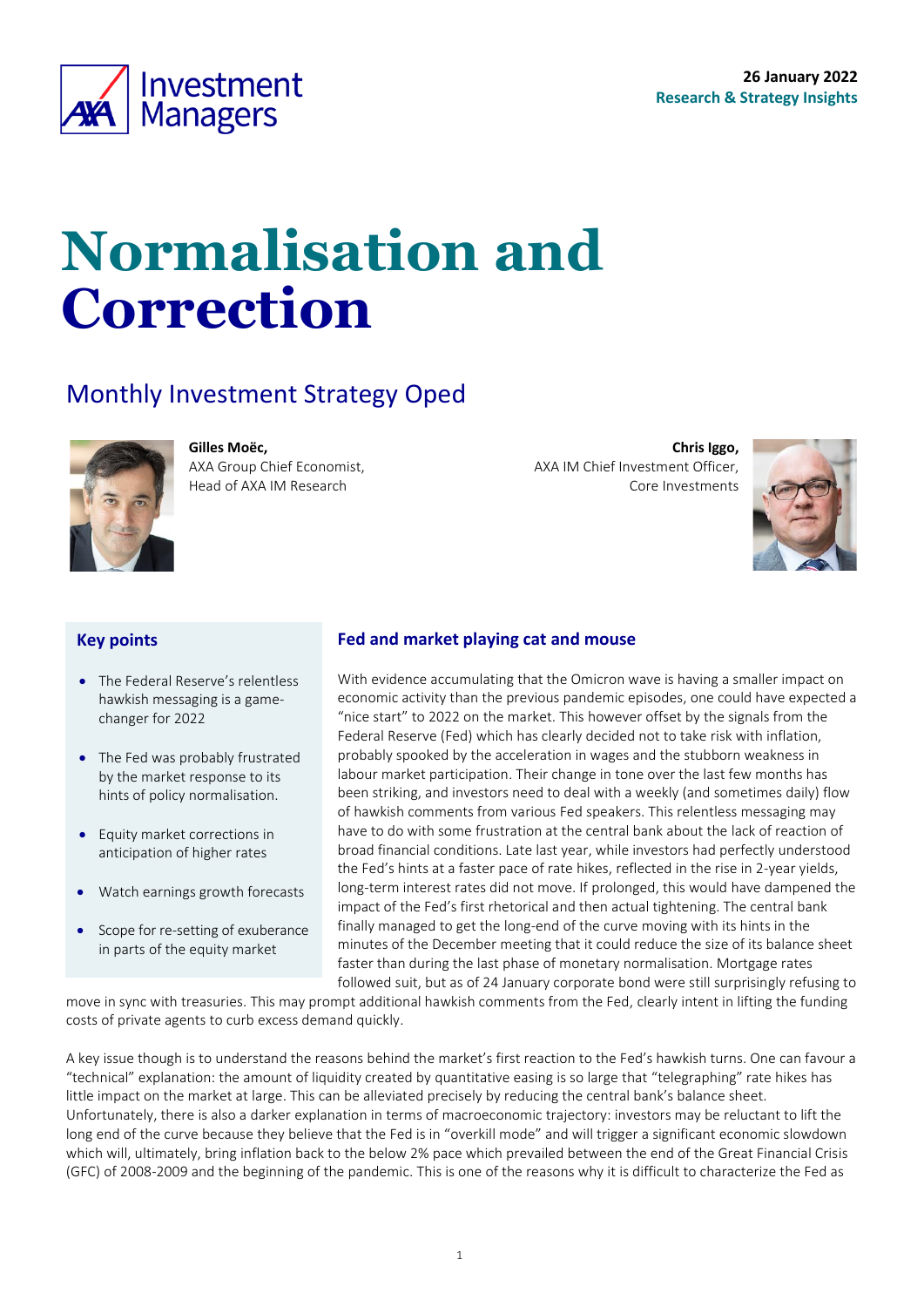being behind the curve: market-based long-term inflation expectations were not (and still aren't) particularly high when the central bank started signalling its readiness to tighten its policy. A lot of the current overheating in the US is still the product of the massive fiscal stimulus of 2020 and 2021. With growing signs of policy paralysis in Washington D.C. as it is getting more difficult for Joe Biden to pass his new fiscal packages, the fiscal stance will become less supportive. True, a lot of the past stimulus is still stored in the households' savings overhang, but this must be measured against the erosion in purchasing power triggered by the inflation spike (despite the recent acceleration, wage growth is slower than inflation). Still, while in our baseline a moderate tightening by the Fed would still be consistent with robust growth in 2022, the "cat and mouse" game between the markets and the Fed is however having one clear victim so far this year: equity prices.

#### **De-rating**

The narrative behind current financial market volatility has been in place for some time. Inflation has been rising for a year. Central banks are responding to that by moving towards tighter policies. The growth and inflation outlook has deteriorated, and COVID-19 is still acting as a disruptive force. To top it all, the geo-political situation in Eastern Europe poses a risk to stability in the region.

The pandemic is largely responsible for the increase in inflation since the spring of 2021. However, investors are not sure whether inflationary dynamics have moved beyond those generated by supply disruptions and backlogs. Wage growth has picked up and the global energy situation creates additional complexity. With unemployment rates in the major economies within a few tenths of a percentage point of their pre-pandemic lows and with inflation likely to remain elevated for the rest of this year, monetary tightening is warranted and inevitable. After two years of plentiful central bank generated liquidity and fiscal stimulus, markets became expensive. Bond yields fell in 2020 and are only now approaching pre-pandemic levels. Equity returns benefitted from surging earnings growth and higher ratings. What is clear now is that as the Federal Reserve and other central banks increase risk-free short-term interest rates, a valuation adjustment is taking place.

For equity markets, lower price-earnings multiples typically result from higher rates. In all recent monetary tightening cycles in the US, the market multiple has fallen to below the level it was at before the Fed started to hike rates. If this cycle was to repeat the pattern – and it seems to be doing so – we are talking about a potential decline in the price-earnings ratio for the S&P500 of 2-3 percentage points from current levels. Assuming earnings are stable, this suggests a decline in the forward ratio to between 18x and 19x – giving a market level of somewhere in the range of 4100-4300. On this simplistic logic there is perhaps another 5-7% downside risk to the index, which is already over 8% down from the all-time high reached in December 2021.

Such a correction would be consistent with what is still a relatively benign backdrop. The global economy is growing, and the amount of tightening priced in is relatively modest. Keep in mind that the Fed cut the policy rate by 150 basis-points (bps) in the space of less than two weeks in March 2020. Current market pricing has the Fed taking almost two years to hike by that much. If inflation does peak in the first quarter (Q1), as we expect, and the Fed gives no reason for markets to price in even more tightening, then some stabilisation in markets should be seen in the months ahead.

Of course, when the Fed increases rates and its balance sheet strategies become more perceptible there will be concerns about the growth outlook and corporate earnings growth. The fourth quarter earnings season on the US has seen some disappointments already and equity analysts forecasts for earnings-per-share levels in 2022 and 2023 have started to be modestly revised lower. This has been most pronounced regarding growth stocks with the Nasdaq composite price index down over 14% from its highs. As the pandemic recedes and the global economy normalises spending patterns will shift again amongst consumers to the relative detriment of those companies that benefitted from lockdown and restrictions on social mobility. Yet earnings in aggregate need not fall materially given the upside for spending on clearing production backlogs, ramping up output in industries like electronic vehicles and semi-conductors, and accelerating green investment. For several reasons, the extreme growth exuberance evident in some parts of the market is not likely to return. Yet elsewhere different dynamics can become drivers of returns.

Markets outside of the US have less relative downside given that valuations have not been so stretched. The Euro Stoxx index, for example, was recently on 2022 earnings multiple of 15x compared to the 30x earnings the Nasdaq composite was on. Interest rate increases in Europe will lag those in the US while economic growth looks solid. So far, European equity indices have outperformed the US and there are reasons to expect this to continue until the rate and earnings picture in the US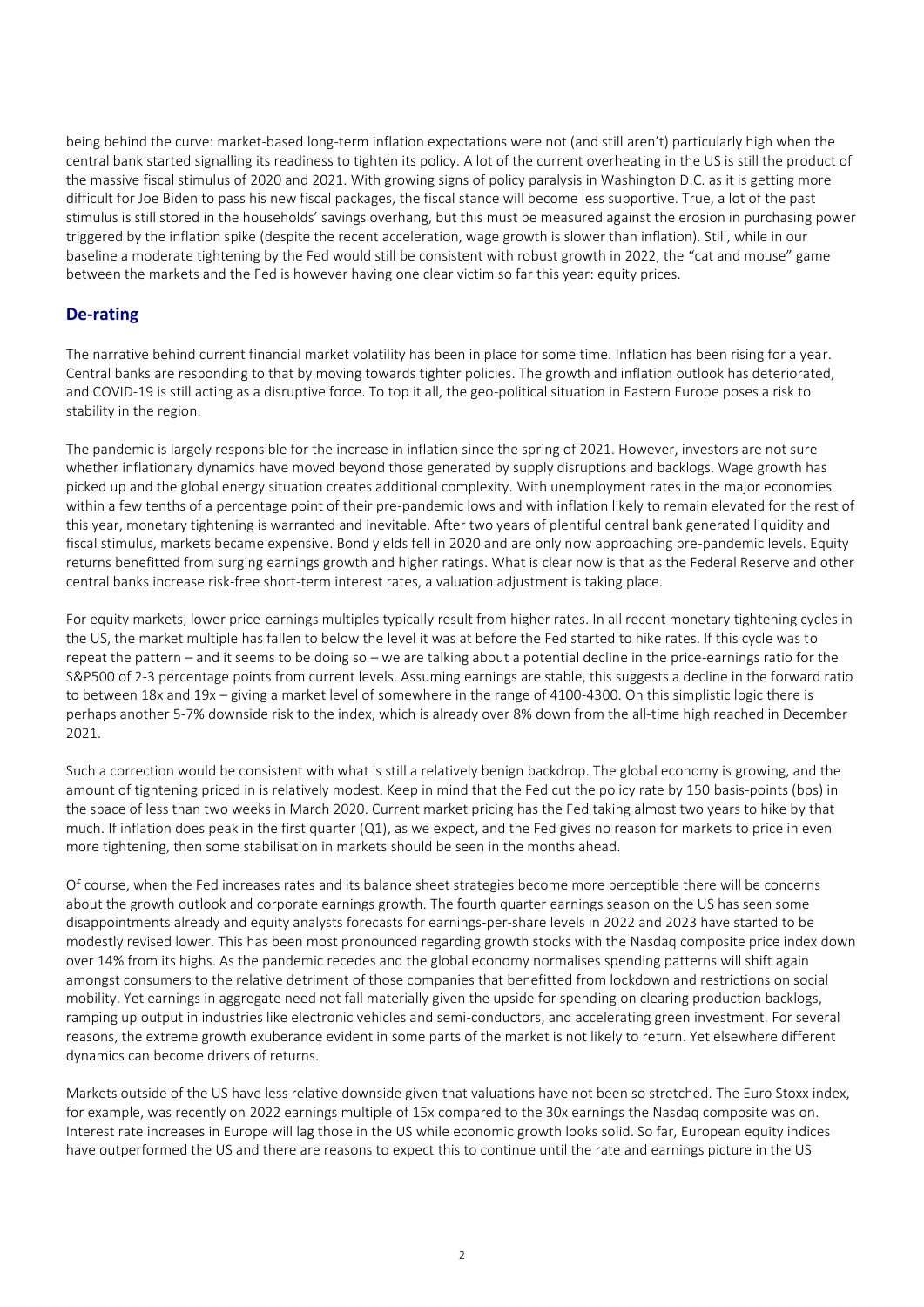stabilises. It is likely that Europe emerges from the Omicron wave sooner than the US and elsewhere, which should provide additional impetus to consumer spending and investment.

A decline in global infection rates and a peak in inflation in Q1 hold the key to a more positive outlook for bond and equity markets. Some commentators are already questioning whether the Fed needs to hike rates as much as is being anticipated but even if the market is spot on, the tightening is unlikely to detail the global economy. What investors need to come to terms with is a valuation adjustment in global markets. This is most obviously needed in the frothier parts of the stock market and appears to be underway as we wait for the first hike in rates since 2018. There will be some significant stock specific losses and reversals of the more exuberant investment themes that have coloured the last year or so. However, the good news is that earnings overall can provide some offset to lower ratings and our earlier expectation of global equity returns in the high single digit range remains feasible even after a poor start to the year.

### **[Download the full slide deck of our January](https://www.axa-im.com/sites/default/files/insight/pdf/axa-im-research-strategy-deck-en-2022-01_0.pdf) Investment Strategy**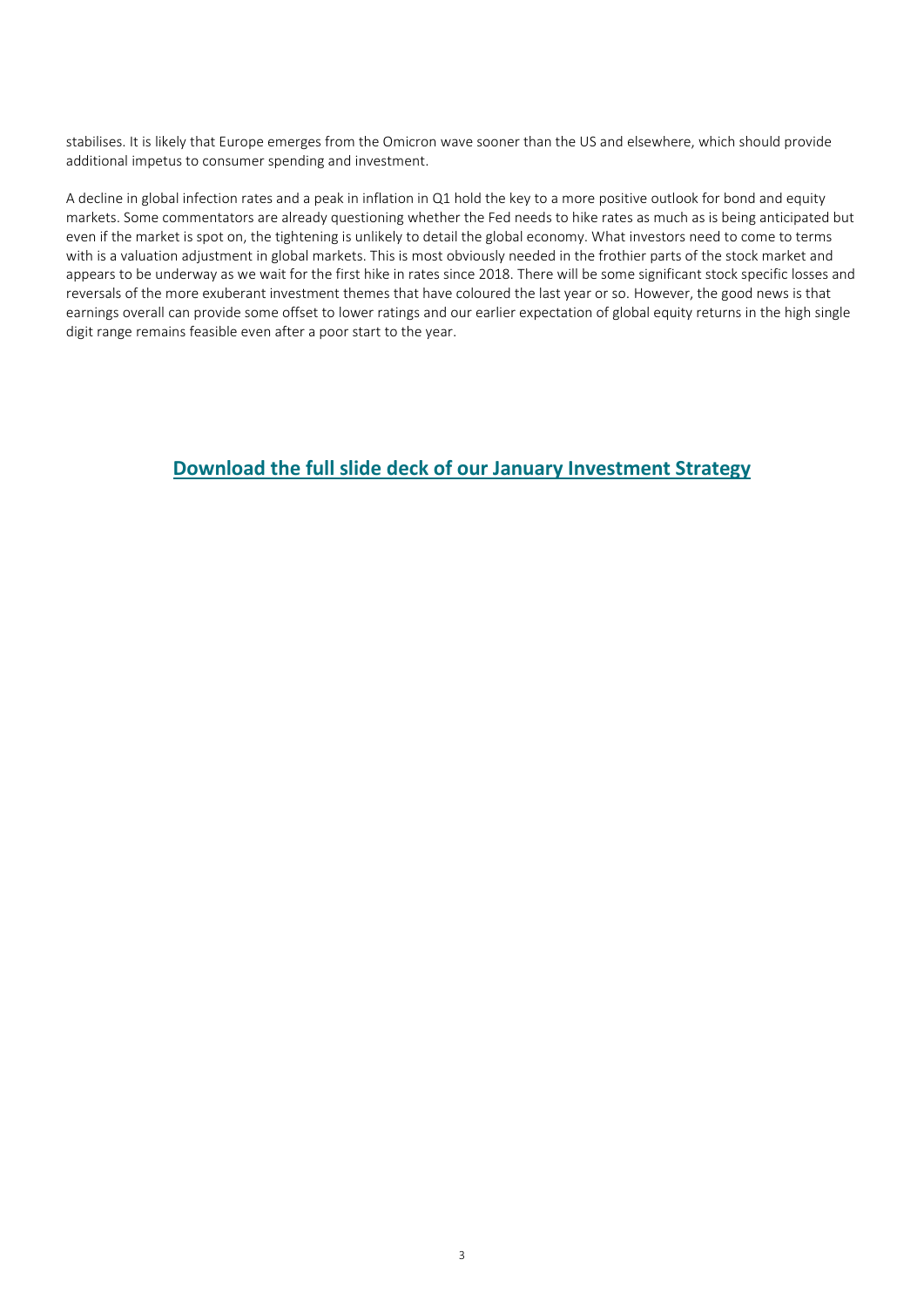### Recommended asset allocation

|                                                                                                       | <b>Asset Allocation</b>                                              |
|-------------------------------------------------------------------------------------------------------|----------------------------------------------------------------------|
| <b>Key asset classes</b>                                                                              |                                                                      |
| Equities                                                                                              |                                                                      |
| Bonds                                                                                                 |                                                                      |
| Commodities                                                                                           | $\blacktriangle$                                                     |
| Cash                                                                                                  |                                                                      |
|                                                                                                       | <b>Equities</b>                                                      |
| <b>Developed</b>                                                                                      |                                                                      |
| Euro area                                                                                             |                                                                      |
| UK                                                                                                    |                                                                      |
| Switzerland                                                                                           |                                                                      |
| US                                                                                                    | $\blacktriangledown$                                                 |
| Japan                                                                                                 |                                                                      |
| <b>Emerging &amp; Sectors</b>                                                                         |                                                                      |
| <b>Emerging Markets</b>                                                                               |                                                                      |
| Europe Cyclical/Value                                                                                 |                                                                      |
| Euro Opening basket                                                                                   |                                                                      |
| Euro Financials                                                                                       |                                                                      |
| <b>US Financials</b>                                                                                  |                                                                      |
| US Russell 2000                                                                                       | $\blacktriangledown$                                                 |
|                                                                                                       | <b>Fixed Income</b>                                                  |
| <b>Govies</b>                                                                                         |                                                                      |
| Euro core                                                                                             |                                                                      |
| Euro peripheral                                                                                       |                                                                      |
| UK                                                                                                    |                                                                      |
| US                                                                                                    |                                                                      |
| <b>Inflation</b>                                                                                      |                                                                      |
| US                                                                                                    |                                                                      |
| Euro                                                                                                  |                                                                      |
| <b>Credit</b>                                                                                         |                                                                      |
| Euro IG                                                                                               | $\blacktriangledown$                                                 |
| US IG                                                                                                 |                                                                      |
| Euro HY                                                                                               | $\Delta_{\rm c}$                                                     |
| US HY                                                                                                 |                                                                      |
| <b>EM Debt</b>                                                                                        |                                                                      |
| EM bonds HC                                                                                           |                                                                      |
| Legends<br><b>Neutral</b><br><b>Negative</b><br>Source: AXA IM Macro Research - As of 26 January 2022 | <b>Positive</b><br>Last change<br>$\triangle$ Upgrade<br>▼ Downgrade |

*Source: AXA IM Macro Research – As of 26 January 2022*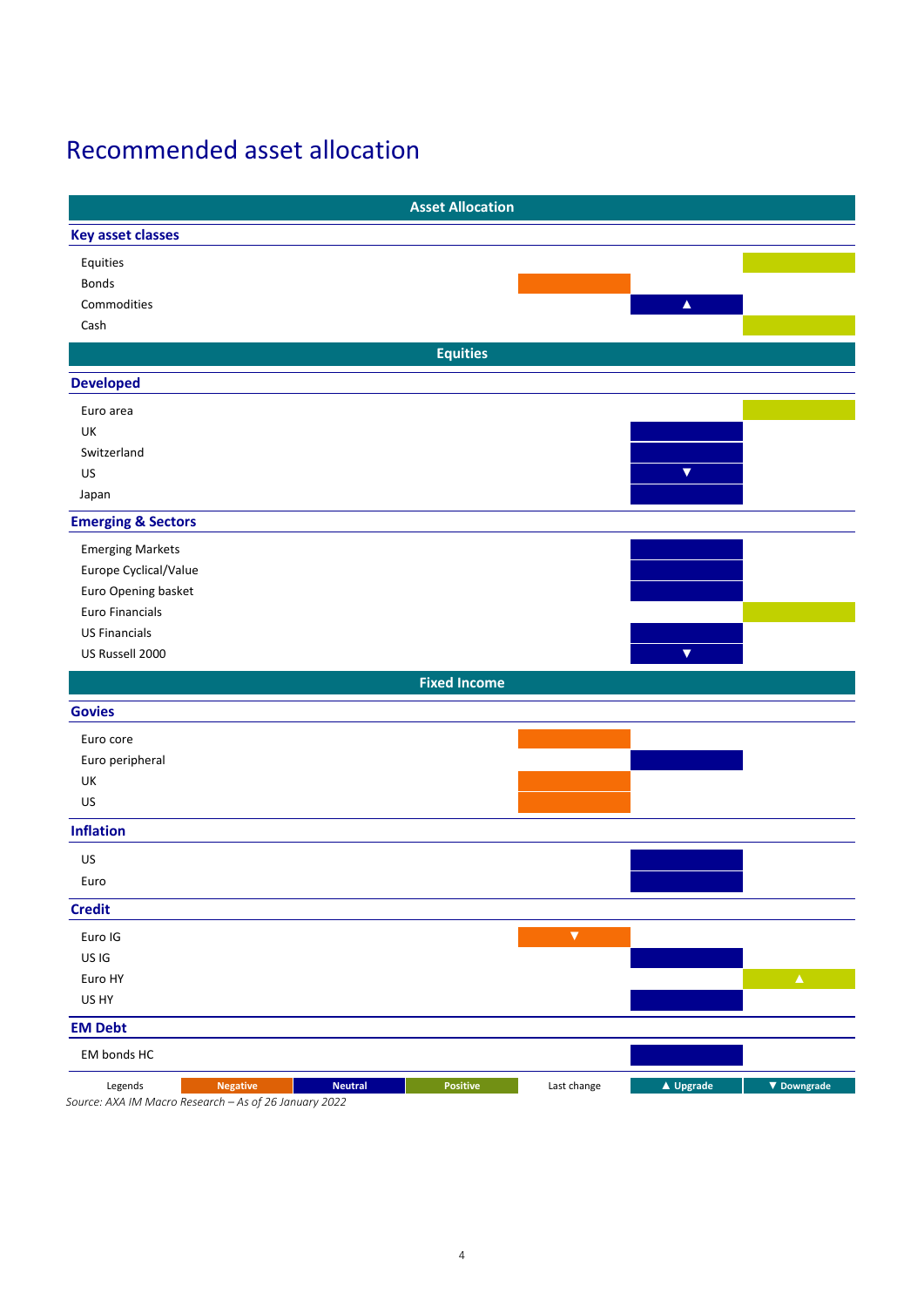### Macro forecast summary

|                            | 2020    | 2021*         |                  | 2022*         |                  | 2023*         |                  |
|----------------------------|---------|---------------|------------------|---------------|------------------|---------------|------------------|
| <b>Real GDP growth (%)</b> |         | <b>AXA IM</b> | <b>Consensus</b> | <b>AXA IM</b> | <b>Consensus</b> | <b>AXA IM</b> | <b>Consensus</b> |
| <b>World</b>               | $-3.2$  | 5.7           |                  | 4.1           |                  | 3.6           |                  |
| <b>Advanced economies</b>  | $-5.0$  | 4.9           |                  | 3.6           |                  | 2.4           |                  |
| <b>US</b>                  | $-3.4$  | 5.5           | 5.6              | 3.3           | 4.0              | 2.5           | 0.0              |
| Euro area                  | $-6.7$  | 5.0           | 5.1              | 3.9           | 4.2              | 2.1           | 0.0              |
| Germany                    | $-4.9$  | 2.6           | 2.7              | 3.5           | 4.0              | 1.9           | 0.0              |
| France                     | $-8.0$  | 6.7           | 6.6              | 3.6           | 3.8              | 2.0           | 0.0              |
| Italy                      | $-8.9$  | 6.2           | 6.3              | 3.7           | 4.3              | 1.9           | 0.0              |
| Spain                      | $-10.8$ | 4.3           | 4.7              | 5.5           | 5.8              | 3.0           | 0.0              |
| Japan                      | $-4.9$  | 1.5           | 1.8              | 2.9           | 3.2              | 2.2           | 0.0              |
| UK                         | $-10.0$ | 7.2           | 7.0              | 4.9           | 4.7              | 2.5           | 0.0              |
| Switzerland                | $-2.5$  | 3.5           | 3.5              | 3.0           | 3.0              | 1.6           | 0.0              |
| Canada                     | $-5.3$  | 4.4           | 4.7              | 3.7           | 4.0              | 2.6           | $0.0\,$          |
| <b>Emerging economies</b>  | $-2.0$  | 6.2           |                  | 4.4           |                  | 4.3           |                  |
| Asia                       | $-0.8$  | 6.8           |                  | 5.1           |                  | 5.1           |                  |
| China                      | 2.3     | 7.9           | 8.0              | 5.0           | 5.1              | 5.3           | 0.0              |
| South Korea                | $-0.9$  | 4.0           | 4.0              | 2.6           | 3.1              | 2.1           | 0.0              |
| Rest of EM Asia            | $-4.6$  | 5.8           |                  | 5.5           |                  | 5.3           |                  |
| LatAm                      | $-7.1$  | 6.2           |                  | 2.6           |                  | 2.5           |                  |
| <b>Brazil</b>              | $-4.1$  | 5.1           | 4.7              | $1.2$         | 0.9              | 2.0           | 0.0              |
| Mexico                     | $-8.5$  | 6.0           | 5.6              | 2.6           | 2.8              | 2.2           | 0.0              |
| <b>EM Europe</b>           | $-2.1$  | 5.9           |                  | 3.8           |                  | 2.8           |                  |
| Russia                     | $-3.0$  | 4.5           | 4.2              | 3.2           | 2.6              | 2.0           | 0.0              |
| Poland                     | $-2.7$  | 5.1           | 5.3              | 5.0           | 4.8              | 3.6           | 0.0              |
| Turkey                     | 1.8     | 9.5           | 9.9              | 3.6           | 3.1              | 3.0           | 0.0              |
| <b>Other EMs</b>           | $-2.4$  | 4.2           |                  | 4.1           |                  | 3.9           |                  |

*Source: Datastream, IMF and AXA IM Macro Research − As of 24 January 2021* \* Forecast

|                           | 2020   | $2021*$       |           | 2022*         |                  | $2023*$       |                  |
|---------------------------|--------|---------------|-----------|---------------|------------------|---------------|------------------|
| <b>CPI Inflation (%)</b>  |        | <b>AXA IM</b> | Consensus | <b>AXA IM</b> | <b>Consensus</b> | <b>AXA IM</b> | <b>Consensus</b> |
| <b>Advanced economies</b> | 0.7    | 3.2           |           | 3.1           |                  | 2.1           |                  |
| US.                       | 1.2    | 4.7           | 4.6       | 4.0           | 4.2              | 2.7           | 0.0              |
| Euro area                 | 0.3    | 2.6           | 2.5       | 2.7           | 2.6              | 1.8           | 0.0              |
| Japan                     | 0.0    | $-0.2$        | $-0.2$    | 0.9           | 0.7              | 0.7           | 0.0              |
| UK                        | 0.9    | 2.6           | 2.5       | 4.5           | 4.1              | 2.0           | 0.0              |
| Switzerland               | $-0.7$ | 0.5           | 0.5       | 0.6           | 0.8              | 0.7           | 0.0              |
| Canada                    | 0.7    | 3.4           | 3.4       | 3.1           | 3.3              | 2.3           | 0.0              |

*Source: Datastream, IMF and AXA IM Macro Research − As of 24 January 2021* \* Forecast

These projections are not necessarily reliable indicators of future results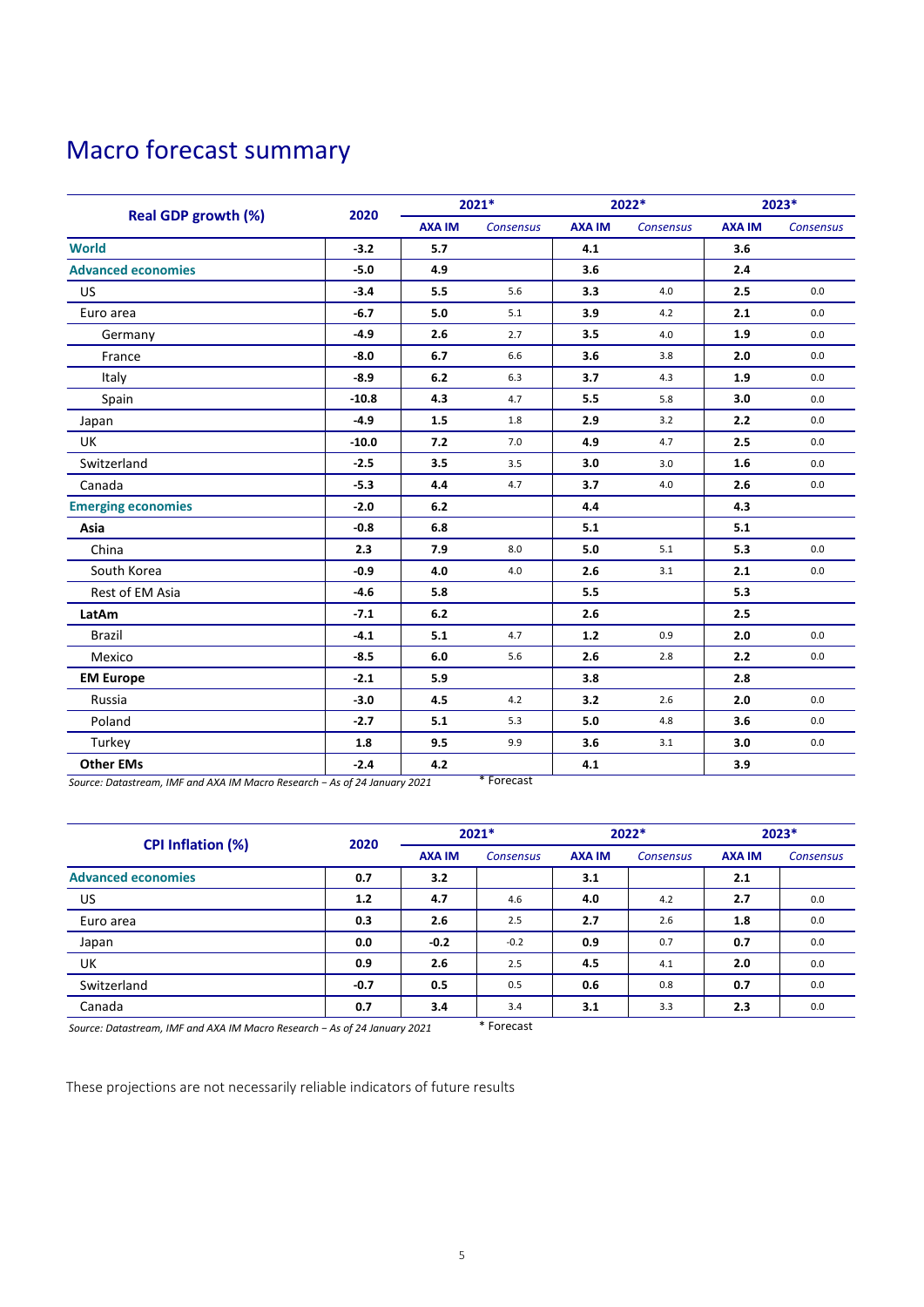## Forecast summary

| <b>Central bank policy</b>                                  |       |                |                   |                   |                 |                 |  |  |  |  |
|-------------------------------------------------------------|-------|----------------|-------------------|-------------------|-----------------|-----------------|--|--|--|--|
| Meeting dates and expected changes (Rates in bp / QE in bn) |       |                |                   |                   |                 |                 |  |  |  |  |
|                                                             |       | <b>Current</b> | $Q1-22$           | $Q2-22$           | $Q3-22$         | Q4-22           |  |  |  |  |
| <b>United States - Fed</b>                                  | Dates |                | 25-26 Jan         | $3-4$ May         | 26-27 July      | $1-2$ Nov       |  |  |  |  |
|                                                             |       | $0 - 0.25$     | 15-16 Mar         | 14-15 June        | 20-21 Sep       | 13-14 Dec       |  |  |  |  |
|                                                             | Rates |                | $+0.25(0.25-0.5)$ | $+0.25(0.5-0.75)$ | $+0.25(0.75-1)$ | $+0.25(1-1.25)$ |  |  |  |  |
| Euro area - ECB                                             | Dates | $-0.50$        | 20 Jan            | 14 April          | 21 July         | 27 Oct          |  |  |  |  |
|                                                             |       |                | 10 Mar            | 9 June            | 8 Sep           | 15 Dec          |  |  |  |  |
|                                                             | Rates |                | unch (-0.50)      | unch (-0.50)      | unch (-0.50)    | unch (-0.50)    |  |  |  |  |
| Japan - BoJ                                                 | Dates |                | 17-18 Jan         | 27-28 April       | 20-21 July      | 27-28 Oct       |  |  |  |  |
|                                                             |       | $-0.10$        | 17-18 Mar         | 16-17 June        | 21-22 Sep       | 19-20 Dec       |  |  |  |  |
|                                                             | Rates |                | unch (-0.10)      | unch (-0.10)      | unch (-0.10)    |                 |  |  |  |  |
| UK - BoE                                                    | Dates | 0.25           | 3 Feb             | 5 May             | 4 Aug           | 3 Nov           |  |  |  |  |
|                                                             |       |                | 17 Mar            | 16 June           | 15 Sep          | 15 Dec          |  |  |  |  |
|                                                             | Rates |                | unch (0.25)       | $+0.25(0.50)$     | unch (0.50)     | $+0.25(0.75)$   |  |  |  |  |

*Source: AXA IM Macro Research - As of 24 January 2022*

These projections are not necessarily reliable indicators of future results